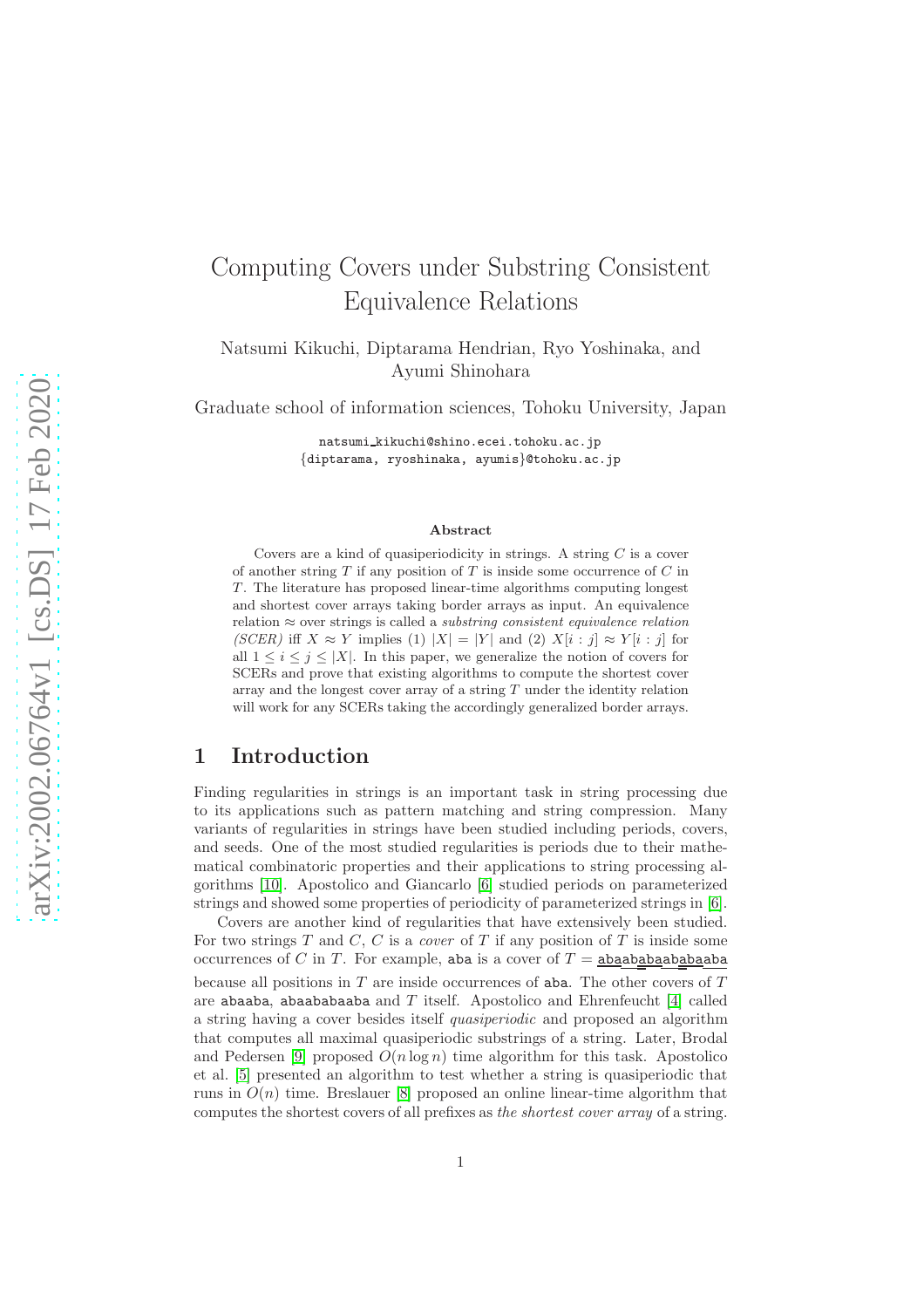Table 1: The time complexity of the proposed algorithm on some SCERs.  $n$  is the length of inputs, Π is a set of parameters in parameterized equivalence, and  $k$  is the number of input strings in permuted equivalence.

<span id="page-1-0"></span>

| Equivalence relation      | Border                 | <i>SCover</i>     | <i>LCover</i>        |  |  |  |  |  |  |  |  |
|---------------------------|------------------------|-------------------|----------------------|--|--|--|--|--|--|--|--|
| Identity equivalence      | $O(n)$ [15]            | $O(n)$ [8]        | $O(n)$ [17]          |  |  |  |  |  |  |  |  |
| Parameterized equivalence | $O(n \log  \Pi )$ [2]  | $O(n \log  \Pi )$ | $ O(n \log  \Pi )$   |  |  |  |  |  |  |  |  |
| Order-isomorphism         | $O(n \log n)$ [14, 16] | $O(n \log n)$     | $\bigcirc(n \log n)$ |  |  |  |  |  |  |  |  |
| Permuted equivalence      | $O(nk)$ [11, 12]       | O(nk)             | O(nk)                |  |  |  |  |  |  |  |  |

Moore and Smyth [\[19,](#page-13-0) [20\]](#page-13-1) proposed a linear-time algorithm to compute all covers of a string. Later, Li and Smyth [\[17\]](#page-12-6) proposed an online algorithm to compute the longest cover array of a string in linear time. Recently, Matsuoka et al. [\[18\]](#page-12-11) introduced the notion of substring consistent equivalence relations (SCERs), which is an equivalence relation  $\approx$  on strings such that  $X \approx Y$  implies (1)  $|X| = |Y|$  and (2)  $X[i : j] \approx Y[i : j]$  for all  $1 \leq i \leq j \leq |X|$ , where  $X[i : j]$ denotes the substring of  $X$  starting at  $i$  and ending at  $j$ .

Clearly the identity relation is an SCER. Moreover, many variants of equivalence relations used in pattern matching are SCERs, such as parameterized pattern matching [\[7\]](#page-12-12), order-preserving pattern matching [\[14,](#page-12-7) [16\]](#page-12-8), and permuted pattern matching [\[13\]](#page-12-13). Matsuoka et al. [\[18\]](#page-12-11) proposed an algorithm to compute the border array of an input string  $T$  under an SCER, which can be used for pattern matching under SCERs.

In this paper, we generalize the notion of covers, which used to be defined based on the identity relation, to be based on SCERs, and prove that both of the algorithms for the shortest and longest cover arrays by Breslauer [\[8\]](#page-12-4) and Li and Smyth [\[17\]](#page-12-6), respectively, work under SCERs with no changes: just by replacing the input of those algorithms from the border array under the identity relation to the one under a concerned SCER, their algorithms compute the shortest and longest cover arrays under the SCER. Table [1](#page-1-0) summarizes implications of our results. The time complexities for computing shortest and longest cover arrays based on various SCERs are the same as those for border arrays. Moreover, if border arrays under an equivalence relation can be computed online, e.g., parameterized equivalence and order-isomorphism, these cover arrays can be computed online by computing border arrays with existing online algorithms at the same time.

### 2 Preliminaries

Let  $\Sigma$  be an alphabet and  $\Sigma^*$  the set of all strings over  $\Sigma$ . Let  $\Sigma^k$  denote the set of strings of length k over  $\Sigma$  and  $\varepsilon$  denote the empty string, the string of length 0. For a string  $T \in \Sigma^*$ , |T| denotes the length of T. Let  $T[i]$  denote the *i*-th character of T and  $T[i:j]$  denote the substring of T that starts at i and ends at j, for  $1 \leq i \leq j \leq |T|$ . Let  $T[1:j] = T[i]$  denote the prefix of T that ends at j and  $T[i:] = T[i:]$  denote the suffix of T that starts at i. Throughout the paper, let  $T$  be an input string of length  $n$ .

<span id="page-1-1"></span>Matsuoka et al. [\[18\]](#page-12-11) introduced the notion of substring consistent equivalence relations, generalizing several equivalence relations proposed so far in pattern matching.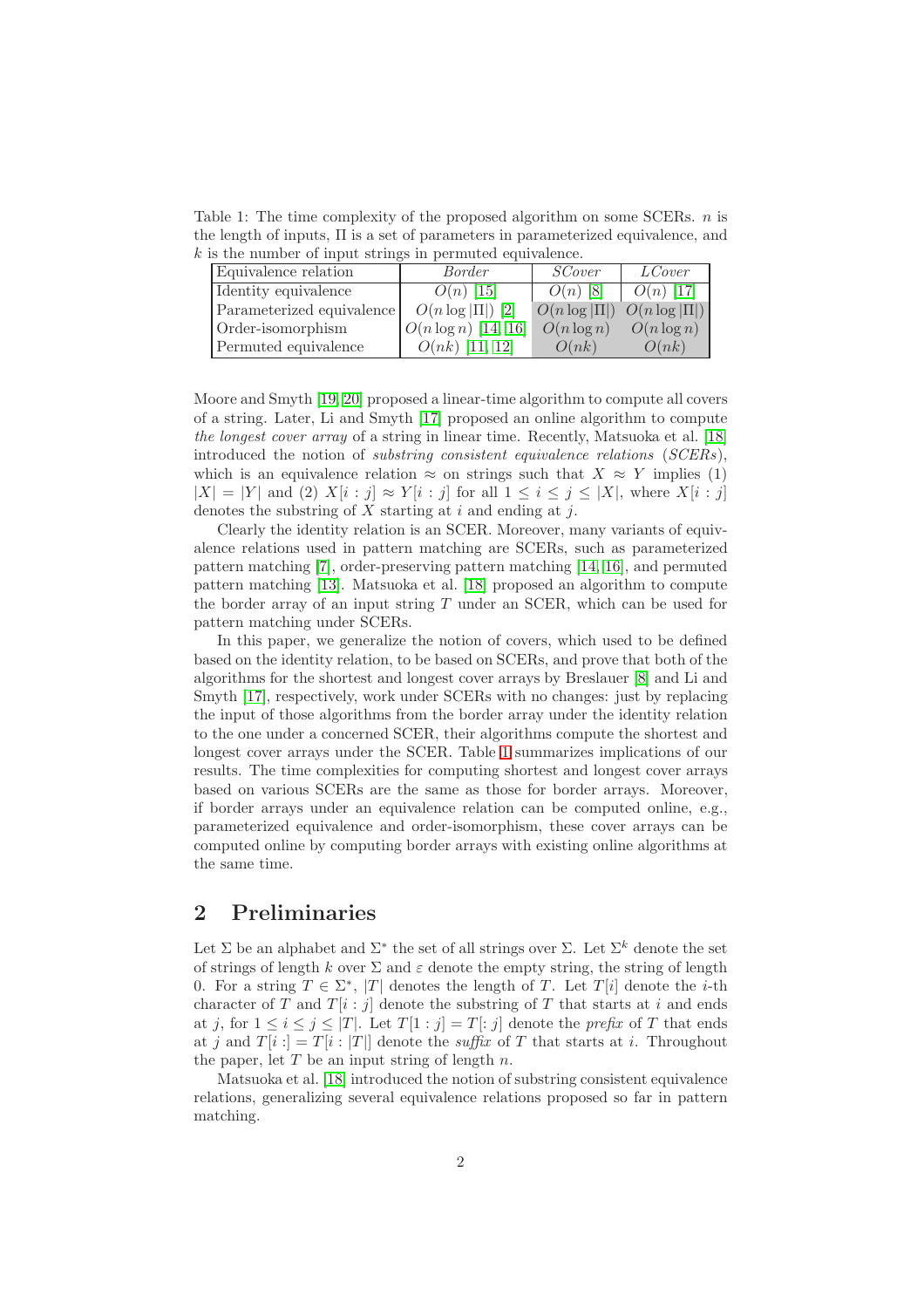**Definition 1** (Substring Consistent Equivalence Relation (SCER)  $\approx$ ). An equivalence relation  $\approx \subseteq \Sigma^* \times \Sigma^*$  is an SCER if for two strings X and Y,  $X \approx Y$ implies (1)  $|X| = |Y|$  and (2)  $X[i : j] \approx Y[i : j]$  for all  $1 \le i \le j \le |X|$ .

For instance, matching relations in parameterized pattern matching [\[7\]](#page-12-12), order-preserving pattern matching [\[14,](#page-12-7) [16\]](#page-12-8), and permuted pattern matching [\[13\]](#page-12-13) are SCERs, while matching relations in indeterminate string pattern matching [\[3\]](#page-11-2) and function matching [\[1\]](#page-11-3) are not.

We show definitions of matching relations in parameterized pattern matching and order-preserving pattern matching.

**Definition 2** (Parameterized equivalence [\[7\]](#page-12-12)). Let  $\Sigma$  and  $\Pi$  be disjoint finite alphabets. Symbols in  $\Sigma$  are called constants, while symbols in  $\Pi$  are called parameters. Two strings X and Y on  $(\Sigma \cup \Pi)^*$  are a parameterized match, denoted as  $X \stackrel{\text{pr}}{\approx} Y$ , if X can be transformed into Y by applying a renaming bijection g from the symbols of  $X$  to the symbols of  $Y$ , such that  $g$  is the identity on the constant symbols.

<span id="page-2-2"></span>**Definition 3** (Order-isomorphism [\[14,](#page-12-7) [16\]](#page-12-8)). For two strings  $X$ ,  $Y$  of the same length over a linearly ordered alphabet,  $X$  and  $Y$  are order isomorphic, denoted as  $X \stackrel{\text{op}}{\approx} Y$ , if the ranks of the characters of X and Y at each position are equal, i.e.,  $X[i] \prec X[j] \Leftrightarrow Y[i] \prec Y[j]$  for all  $1 \leq i, j \leq |X|$ , where  $\prec$  denotes the lexicographical order of characters.

**Definition 4** ( $\approx$ -occurrence [\[18\]](#page-12-11)). For two strings T and P, a position  $1 \leq i \leq$  $|T| - |P| + 1$  is a ≈-occurrence of P in T if  $P \approx T[i : i + |P| - 1]$ . The set of  $\approx$ -occurrence positions of P in T is denoted by Occ<sub>PT</sub>.

<span id="page-2-0"></span>Matsuoka et al. [\[18\]](#page-12-11) defined borders of a string under SCERs and show the following properties.

**Definition 5** ( $\approx$ -border [\[18\]](#page-12-11)). For a string T of length n, a string B of length b is a ≈-border of T if  $B \approx T[:b] \approx T[n-b+1:]$ . We denote by Bord $\approx(T)$ the set of all  $\approx$ -borders of T. A  $\approx$ -border B of T is called proper if  $|B| < |T|$ , and called trivial if  $B = \varepsilon$ .

<span id="page-2-1"></span>Lemma 1 ([\[18\]](#page-12-11)). (1)  $B \in \text{Bord}_{\approx}(S)$  and  $B' \in \text{Bord}_{\approx}(B)$  implies  $B' \in \text{Bord}_{\approx}(S)$ . (2)  $B, B' \in \text{Bord}_{\approx}(S)$  and  $|B'| \leq |B|$  implies  $B' \in \text{Bord}_{\approx}(B)$ .

By using the above properties, Matsuoka et al. [\[18\]](#page-12-11) proposed an algorithm to compute border arrays under SCERs, which are defined as follows.

**Definition 6** ( $\approx$ -border array). The  $\approx$ -border array Border T of T is an array of length n such that  $Border_T[i] = \max\{|B| | B$  is a proper  $\approx$ -border of  $T[:i]$ } for  $1 \leq i \leq n$ .

Tables [2](#page-3-0) and [3](#page-3-1) show examples of  $\approx$ -border arrays. We use the identity relation in Table [2](#page-3-0) and the parameterized matching relation in Table [3.](#page-3-1)

<span id="page-2-3"></span>The ≈-border arrays have the following property which will be used later in our proof.

**Lemma 2.** For any  $1 < i \leq n$ , Border  $T[i-1] + 1 \geq B$ order  $T[i]$ .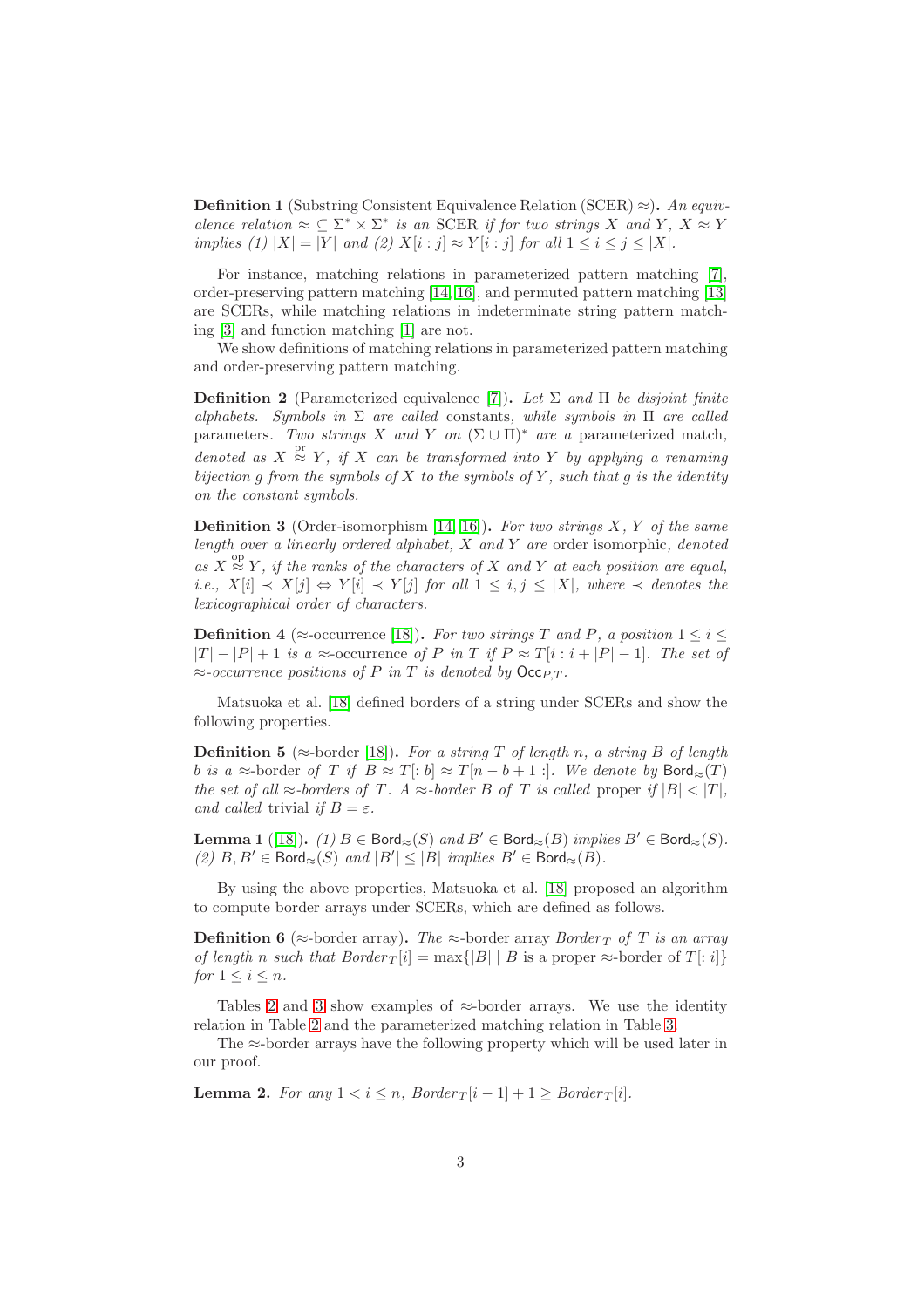Table 2: The  $=$ -border array, the shortest  $=$ -cover array, and the longest  $=$ -cover array of  $T =$  abaababaabababa.

<span id="page-3-0"></span>

|            |   |          | $\ddot{\bullet}$<br>◡ |   |                 | c              |               |                | ره |   |               | $\epsilon$<br>∸ | ⊥∪      |                |                | 16             |
|------------|---|----------|-----------------------|---|-----------------|----------------|---------------|----------------|----|---|---------------|-----------------|---------|----------------|----------------|----------------|
|            | a | b        | а                     | a | b               | a              | b             | а              | a  |   | а             | а               | b       | a              | b              | а              |
| $Border_T$ |   |          |                       |   | $\epsilon$<br>≃ | ച<br>◡         | $\Omega$<br>↵ | $\Omega$<br>U  |    |   | ⌒             |                 | ↩       |                | $\overline{ }$ | O              |
| $SCover_T$ |   | $\Omega$ | $\Omega$<br>∪         |   |                 | $\Omega$<br>IJ | −             | $\Omega$<br>IJ | J  | ↩ | $\Omega$<br>υ | 12              | ۔<br>IJ | $\Omega$<br>IJ | Б<br>ŦΘ        | $\Omega$<br>J. |
| $Cover_T$  |   |          | U                     |   |                 | $\Omega$<br>ಀ  |               |                |    |   | ⌒             |                 | U       |                |                | 0              |

<span id="page-3-1"></span>Table 3: An example of the  $\stackrel{\text{pr}}{\approx}$ -border array, the shortest  $\stackrel{\text{pr}}{\approx}$ -cover array, and the longest  $\stackrel{\text{pr}}{\approx}$ -cover array of  $T =$  abaababaabaababa. Notice that  $SCover_T[i] = 1$ for all *i* because  $a \stackrel{\text{pr}}{\approx} b$ .

|                           |   | ິ<br>υ |   |               |                | ∽             |                |   |   |   | 16) | U   |            |          | 16     |
|---------------------------|---|--------|---|---------------|----------------|---------------|----------------|---|---|---|-----|-----|------------|----------|--------|
|                           | a | а      | а |               | а              | O             | а              | a | b | a | a   |     | а          |          | а      |
| $Border_T$                |   | ∩<br>↵ |   | $\Omega$<br>↵ | $\Omega$<br>IJ | $\Omega$<br>ಀ | $\Omega$<br>., |   |   | 0 |     | е 1 |            | −        | Ω<br>O |
| $SCover_T$                |   |        |   |               |                |               |                |   |   |   |     |     |            |          |        |
| $\tau_{\text{cover}_{T}}$ |   |        |   | $\Omega$      | $\Omega$<br>IJ | $\Omega$<br>ಀ | $\Omega$       |   |   |   |     |     | $\sqrt{2}$ | $\Omega$ |        |

*Proof.* Let  $b = Border_T[i]$ . Since  $T[: b] \approx T[i - b + 1 : i]$  by Definition [5,](#page-2-0) we have  $T[: b - 1] \approx T[i - b + 1 : i - 1]$  by Definition [1.](#page-1-1) Thus  $T[: b - 1] \in \mathsf{Bord}_{\approx}(T[$ :  $(i-1]$ ) by Definition [5.](#page-2-0)  $T[: b-1]$  is a proper ≈-border by  $b < i$ , so we get  $Border_T[i-1] \geq b-1$ . Therefore  $Border_T[i-1] + 1 \geq b = Border_T[i]$ .  $\Box$ 

## 3 Covers under SCERs

In this section we define covers under  $SCERs$  ( $\approx$ -covers) and show some properties of ≈-covers. Then we prove the algorithms to compute shortest cover arrays and longest cover arrays by Breslauer [\[8\]](#page-12-4) and Li and Smyth [\[17\]](#page-12-6) will work under SCERs with no change.

<span id="page-3-3"></span>**Definition 7** ( $\approx$ -cover). For a string T of length n and a string C of length m, let  $\text{Occ}_{C,T} = \{x_1, x_2, \ldots, x_k\}$  be the set of all  $\approx$ -occurrences of C in T, where  $x_i < x_{i+1}$  for any  $i < k$ . We say that C is a  $\approx$ -cover of T if  $C \in \text{Bord}_{\approx}(T)$  i.e.  $x_1 = 1, x_k = n - m + 1$ , and for any  $i \neq 1, x_{i-1} < x_i \leq x_{i-1} + m$ . Moreover, we say that a  $\approx$ -cover C of T is proper if  $m < n$ .

We say that a string S is primitive<sup>[1](#page-3-2)</sup> if S does not have any proper  $\approx$ -cover. We denote by  $\text{Cov}_{\approx}(S)$  the set of all ≈-covers of S.

<span id="page-3-4"></span>Next, we show the properties between  $\approx$ -borders and  $\approx$ -covers.

Lemma 3. For any  $C \in Cov_{\approx}(T)$  of length m and  $B \in \text{Bord}_{\approx}(T)$  of length b such that  $m \leq b$ ,  $C \in \text{Cov}_{\approx}(B)$ .

*Proof.* Since  $C \in \mathsf{Cov}_{\approx}(T)$ , we have  $C \in \mathsf{Bord}_{\approx}(T)$  by Definition [7.](#page-3-3) Moreover, since  $B \in \text{Bord}_{\approx}(T)$ , thus  $C \in \text{Bord}_{\approx}(B)$  by Lemma [1](#page-2-1) (2). By Definition [5,](#page-2-0) we have  $1, b - m + 1 \in \mathsf{Occ}_{CB}$ .

<span id="page-3-2"></span><sup>&</sup>lt;sup>1</sup>In some references it is called *superprimitive*, reserving the term "primitive" for strings that cannot be represented as  $S^k$  for some string S and integer  $k \geq 2$ .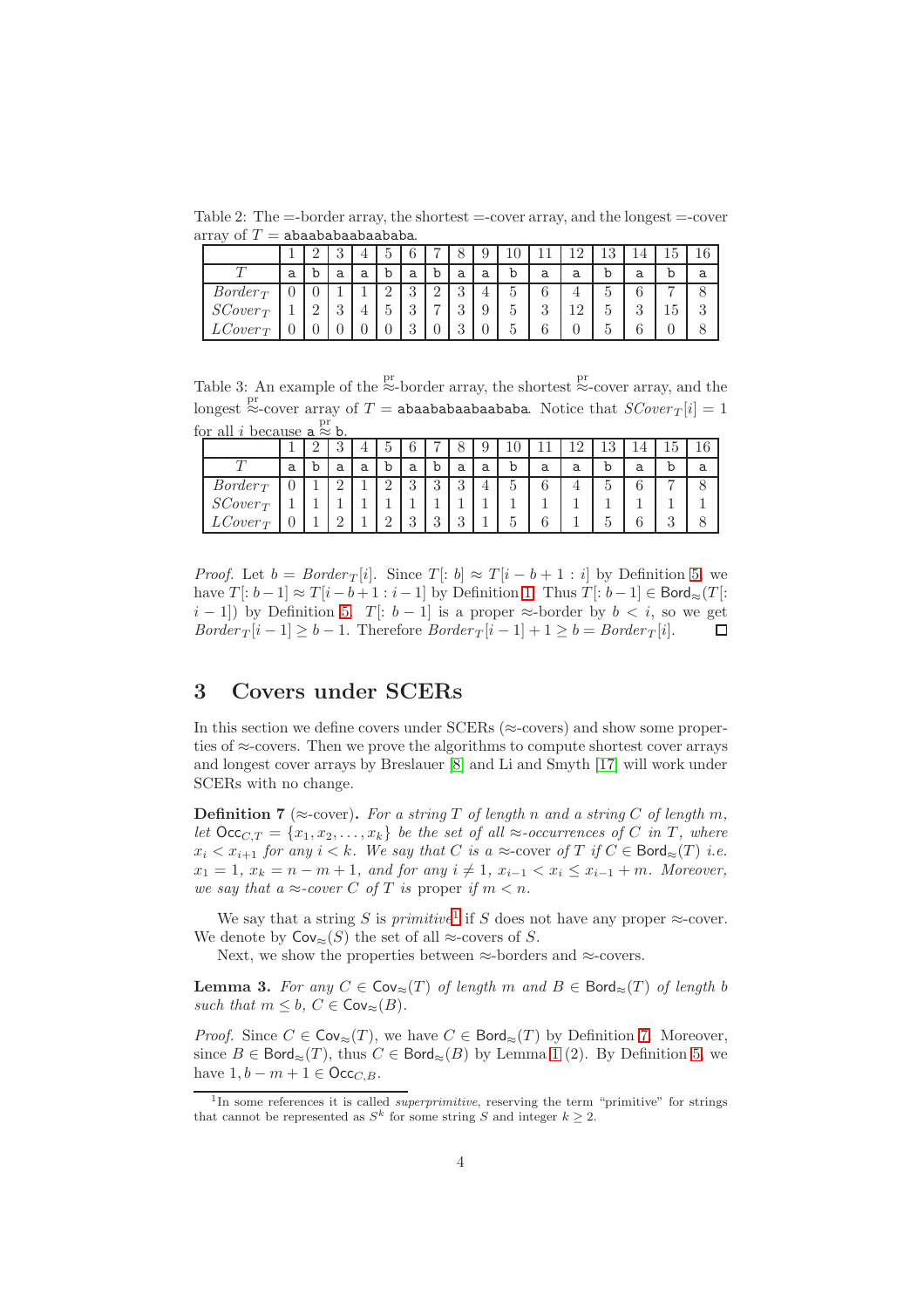<span id="page-4-0"></span>Algorithm 1: Breslauer's algorithm computing the shortest  $\approx$ -cover array

1 let T be the input text of length  $n$ ; 2 let *Border* be the border array of  $T$ ; 3  $Reach[i] \leftarrow 0$  for  $1 \leq i \leq n$ ; 4 for  $1 \leq i \leq n$  do 5 if  $Border[i] > 0$  and  $Reach[SCover[Border[i]]] \geq i - SCover[Border[i]]$  then 6 |  $SCover[i] \leftarrow SCover[Border[i];$ 7 |  $Reach[SCover[i]] \leftarrow i;$ 8 else 9 |  $SCover[i] \leftarrow i;$ 10 Reach $[i] \leftarrow i$ ;

Next, let  $y \in \text{Occ}_{C,B} \setminus \{1\}$ . Since  $C \approx B[y : y + m-1]$  and  $y + m-1 < b < n$ , we have  $B[y : y + m - 1] \approx T[y : y + m - 1]$ . Thus,  $C \approx T[y : y + m - 1]$  and  $y \in \text{Occ}_{C,T}$ . Moreover, since  $C \in \text{Cov}_{\approx}(T)$ , there exists  $x \in \text{Occ}_{C,T}$  such that  $x < y \leq x + m$ , i.e.  $C \approx T[x : x + m - 1]$ . By  $x < y$ ,  $C \approx B[x : x + m - 1] \approx$  $T[x : x + m - 1]$  which implies  $x \in \text{Occ}_{C,B}$ . Therefore, for any  $y \in \text{Occ}_{C,B} \setminus \{1\}$ there exists  $x \in \text{Occ}_{C,B}$  such that  $x < y \leq x + m$ . П

<span id="page-4-2"></span>Next, we show some relation between  $\approx$ -covers of T.

**Lemma 4.** For any  $C \in \text{Cov}_{\approx}(T)$ ,  $C' \in \text{Cov}_{\approx}(C)$  implies  $C' \in \text{Cov}_{\approx}(T)$ .

*Proof.* Let m be the length of  $C$  and  $m'$  be the length of  $C'$ . By Definition [7,](#page-3-3)  $C \in \text{Bord}_{\approx}(T)$  and  $C' \in \text{Bord}_{\approx}(C)$ . Thus,  $C' \in \text{Bord}_{\approx}(T)$  by Lemma [1](#page-2-1) (2). From Definition [5,](#page-2-0) we have  $1, n - m' + 1 \in \text{Occ}_{C',T}$ . Next, let  $z \in \text{Occ}_{C',T} \setminus \{1\}$ . There exists  $x \in \text{Occ}_{C,T}$  such that (1)  $x < z < z + m' \leq x + m$  or (2)  $x < z \leq$  $x + m < z + m'$ . In the case (1), since  $C' \in \text{Cov}_{\approx}(C)$ , there exists  $z' \in \text{Occ}_{C',T}$ such that  $z' < z \leq z' + m'$ . In the case (2), since  $C' \in \mathsf{Cov}_{\approx}(C)$ , we have  $C' \approx C[m - m' + 1] \approx T[x + m - m' : x + m - 1]$ . Let  $z' = x + m - m'$ , we get  $z' \in \text{Occ}_{C',T}$  and  $z' < z \leq z' + m'$ . Therefore, we get  $C' \in \text{Cov}_{\approx}(T)$ .  $\Box$ 

<span id="page-4-1"></span>The following lemma holds by Definition [7](#page-3-3) and Lemma [3.](#page-3-4)

**Lemma 5.** For any two  $\approx$ -covers  $C, C' \in \text{Cov}_{\approx}(T)$  such that  $|C'| < |C|, C' \in$  $Cov_{\approx}(C)$ .

#### 3.1 Shortest  $\approx$ -cover array

In this section we prove that Algorithm [1](#page-4-0) by Breslauer [\[8\]](#page-12-4) computes the shortest  $\approx$ -cover array for an input string T based on the  $\approx$ -border array.

The shortest  $\approx$ -cover array for a string T is defined as follows.

**Definition 8** (Shortest ≈-cover array). The shortest ≈-cover array  $SCover_T$ of T is an array of length n such that  $SCover_T[i] = \min\{|C| \mid C \in \text{Cov}_{\approx}(T[:i])\}$ for  $1 \leq i \leq n$ .

Algorithm [1](#page-4-0) uses an additional array Reach to compute SCover. The algorithm updates Reach and SCover incrementally so that  $Reach[j]$  shall be the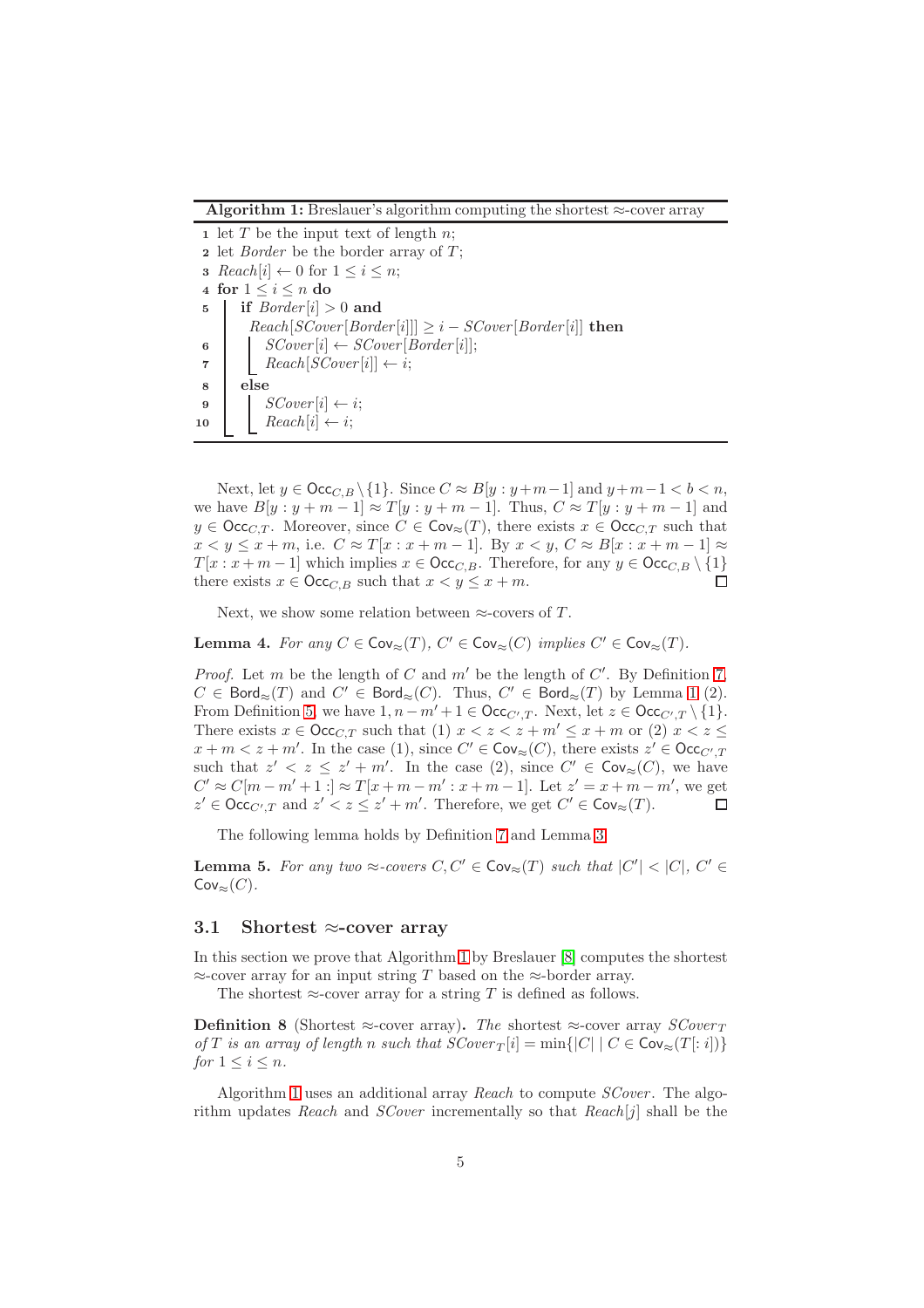length of the longest prefix of T of which  $T[:j]$  is a  $\approx$ -cover and *SCover* shall be the shortest  $\approx$ -cover array. We use the following property to update Reach and SCover properly.

<span id="page-5-0"></span>**Lemma 6.** For any strings T of length n and C, C is a proper  $\approx$ -cover of T iff  $C \in \text{Bord}_{\approx}(T)$  and  $C \in \text{Cov}_{\approx}(T[:n-i])$  for some  $1 \leq i \leq m$ , where m is the length of C.

*Proof.*  $(\implies)$  Since C is a proper ≈-cover of T,  $\text{Occ}_{C,T} \setminus \{1\} \neq \emptyset$  and  $C \in$ Bord≈(T) by Definition [7.](#page-3-3) Let  $x_k = \max(\text{Occ}_{C,T}) = n - m + 1$ . By Definition [7,](#page-3-3) there exists  $x_{k-1} \in \text{Occ}_{C,T}$  such that  $x_{k-1} < x_k \leq x_{k-1} + m$ . Clearly  $C \in$  $\text{Cov}_{\approx}(T[:x_{k-1}+m-1])$  and  $n-1 \geq x_{k-1}+m-1 \geq n-m$ .

( $\Longleftarrow$ ) Assume that  $C \in \text{Bord}_{\approx}(T)$  and  $C \in \text{Cov}_{\approx}(T')$ , where  $T' = T[: n - i]$ for some  $1 \le i \le m$ . Since  $C \in \text{Bord}_{\approx}(T)$ , we have  $n-m+1 \in \text{Occ}_{C,T}$ . Moreover, by Definition [1,](#page-1-1) we have  $\mathsf{Occ}_{C,T'} \subset \mathsf{Occ}_{C,T}$ . Let  $x_j = (n-i) - m + 1 \in \mathsf{Occ}_{C,T'}$ , we have  $x_i < n - m + 1 \le x_i + m$ . Therefore, C is a proper  $\approx$ -cover of T.  $\Box$ 

In each iteration i, the algorithm updates Reach and SCover so that they satisfy the following properties at the end of the iteration.

- $\mathbf{A}(i)$  At the end of the *i*-th iteration of the **for** loop in Algorithm [1,](#page-4-0) Reach[j] > 0 iff  $T[:j]$  is primitive for  $1 \leq j \leq i$ .
- $\mathbf{B}(i)$  At the end of the *i*-th iteration of the for loop in Algorithm [1,](#page-4-0) for  $1 \leq j \leq$ i, if  $Reach[j] \neq 0$ ,  $Reach[j] = \max\{p | T[:j] \text{ is a } \approx \text{cover of } T[:p] \text{ and } p \leq \text{const.}$ i}.
- $\mathbf{C}(i)$  At the end of the *i*-th iteration of the for loop in Algorithm [1,](#page-4-0)  $SCover_T[j] =$  $\min\{|C| \mid C \in \text{Cov}_{\approx}(T[:j])\}$  for  $1 \leq j \leq i$ .

<span id="page-5-1"></span>**Lemma 7.** Suppose  $A(i - 1)$ ,  $B(i - 1)$ , and  $C(i - 1)$  hold. Then  $A(i)$  also holds.

*Proof.* By the assumption,  $Reach[j] > 0$  iff  $T[:j]$  is primitive for  $1 < j \leq i - 1$ . It is enough to show that at the end of the *i*-th iteration,  $Reach[i] > 0$  iff  $T[:i]$ is primitive. Let  $b = Border[i]$  and  $c = SCover[b]$ .

 $(\Longrightarrow)$  In Algorithm [1,](#page-4-0) Reach[i] is updated if either  $b = 0$  or Reach[c]  $\lt i - c$ . If  $b = 0$ , T[: i] does not have any proper ≈-cover. Thus T[: i] is primitive and  $\mathbf{A}(i)$  holds. Next, consider the case where  $b \neq 0$  and  $Reach[c] < i - c$ . Assume  $T[:i]$  is non-primitive, i.e., there exists a proper  $\approx$ -cover  $T[:c']$  of  $T[:i]$ . From Lemma [3,](#page-3-4) we have  $T[:c'] \in \text{Cov}_{\approx}(T[:b])$ . Since  $b \leq i-1$ ,  $T[:c]$  is the shortest ≈-cover of T[: b] by  $\mathbf{C}(i-1)$  and  $T[:c] \in \mathsf{Cov}_\approx(T[:c'])$  by Lemma [5.](#page-4-1) Thus we have  $T[:c] \in \text{Cov}_{\approx}(T[:i])$  by Lemma [4](#page-4-2) and  $T[:c]$  is proper, which contradicts the assumption.

( $\Longleftarrow$ ) We prove by contraposition. Assume  $Reach[i] = 0$ . In Algorithm [1,](#page-4-0)  $Reach[i] = 0$  if  $b > 0$  and  $Reach[c] \geq i - c$  hold. If  $b > 0$ , we know that  $T[:i]$ has a proper  $\approx$ -border T[: b] and T[: c] is the shortest  $\approx$ -cover of T[: b] by  $C(i-1)$ . Thus we have  $T[:c] \in \text{Bord}_{\approx}(T[:b])$  by Definition [7](#page-3-3) and  $T[:c]$  is a proper  $\approx$ -border of T[: i] by Lemma [1](#page-2-1) (1). Moreover, from  $Reach[c] \geq i - c$ , we have  $T[:c] \in \mathsf{Cov}_{\approx}(T[:i-l])$  for some  $1 \leq l \leq c$ . Therefore,  $T[:c]$  is a proper  $\approx$ -cover of T: i] by Lemma [6](#page-5-0) which implies T: i] is not primitive. П

<span id="page-5-2"></span>**Lemma 8.** Suppose  $A(i)$ ,  $B(i-1)$ , and  $C(i-1)$  hold. Then  $B(i)$  also holds.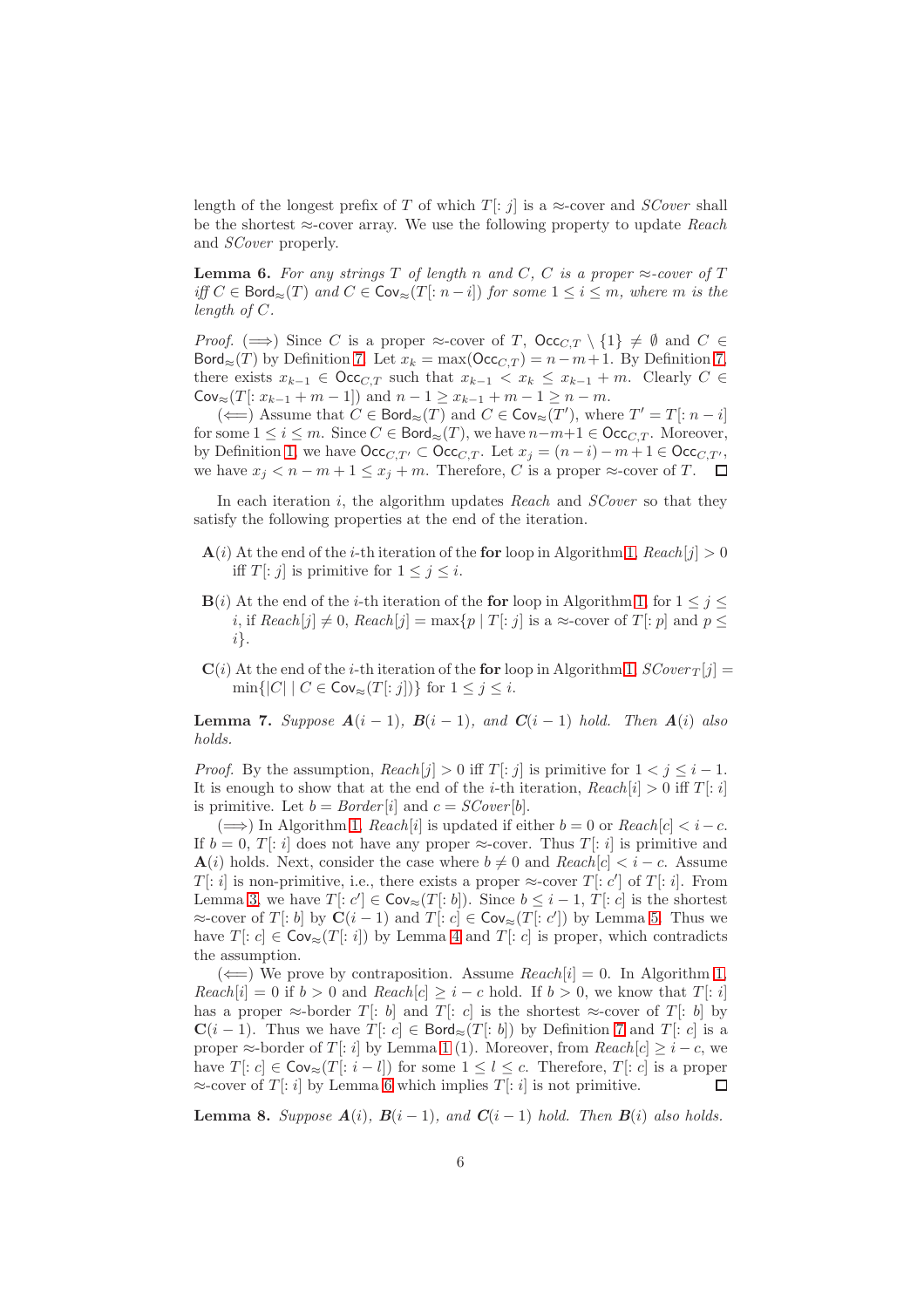*Proof.* If the condition in Line 5 of Algorithm [1](#page-4-0) does not hold,  $Reach[i] = i > 0$ is updated. By  $A(i)$ ,  $T[:i]$  is primitive, i.e., there exists no  $j < i$  such that  $Reach[j] = i.$ 

Otherwise, if the condition holds,  $Reach[c] = i > 0$  is updated, where  $c =$ SCover [Border [i]]. Assume there exists  $j > c$  such that  $Reach[j] = i$  and  $T[:j]$ is primitive. Since  $T[:c], T[:j] \in \text{Cov}_{\approx}(T[:i])$  and  $T[:c] \in \text{Cov}_{\approx}(T[:j])$  by Lemma [5,](#page-4-1) thus  $T[:j]$  is not primitive. Therefore, only Reach[c] needs to be updated.  $\Box$ 

<span id="page-6-0"></span>**Lemma 9.** Suppose  $A(i - 1)$ ,  $B(i - 1)$ , and  $C(i - 1)$  hold. Then  $C(i)$  also holds.

*Proof.* Let  $b = Border[i]$  and  $c = SCover[b]$ . In the case  $b = 0, T[:i]$  does not have a non-trivial proper border. Thus T[: i] does not have a proper  $\approx$ -cover. Therefore,  $SCover[i] = i$  is updated correctly.

In the case  $b > 0$ ,  $T[:b]$  is the longest proper border of  $T[:i]$ . If  $Reach[c] \geq$  $i - c$ , since T[: c] is the shortest ≈-cover of T[: b] by  $\mathbf{C}(i - 1)$ , we have T[:  $c \in \text{Bord}_{\approx}(T[:i])$  by Lemma [1](#page-2-1) (1). Moreover, we have  $T[:c] \in \text{Cov}_{\approx}(T[:i])$ by Lemma [6.](#page-5-0) Since  $c < i$  and  $Reach[c] \neq 0, T[:c]$  is primitive by  $B(i - 1)$ . Therefore, T[: c] is also the shortest  $\approx$ -cover of T[: i] which implies  $SCover[i]$  = SCover[b] is updated correctly.

Otherwise, consider the case  $Reach[c] < i - c$ . Assume that  $T[i]$  has a  $\approx$ -cover  $T[:c']$  such that  $b \geq c' > c$ . By Lemma [3,](#page-3-4)  $T[:c']$  is a  $\approx$ -cover of  $T[:b]$ . Moreover, by Lemma [5,](#page-4-1) the shortest ≈-cover T: c of T: b is a ≈-cover of T[: c']. Thus T[: c'] is a  $\approx$ -cover of T[: i - j] for some  $1 \leq j \leq c'$  by Lemma [6.](#page-5-0) However, it contradicts  $\mathbf{B}(i-1)$ . Therefore,  $T[i]$  is primitive which implies  $SCover[i] = i$  is updated correctly.  $\Box$ 

**Theorem 1.** Given a text T of length n and the  $\approx$ -border array Border  $_T$  of T, Algorithm [1](#page-4-0) computes the shortest  $\approx$ -cover array  $SCover_T$  of T in  $O(n)$  time.

Proof. First, we get the correctness of the algorithm. At the first iteration, since  $Border_T[1] = 0$ , Algorithm [1](#page-4-0) updates  $Reach[1] = 1$  which is the maximal. Also, since T: 1 does not have a proper  $\approx$ -cover, T: 1 is primitive. Thus  $A(1)$ ,  $B(1)$ , and  $C(1)$  hold. By Lemmas [7,](#page-5-1) [8,](#page-5-2) and [9,](#page-6-0) *SCover* is updated correctly.

Next, we show the time complexity of the algorithm. The number of iterations of the **for** loop is n and each operation in the loop can be executed in  $O(1)$  time. Therefore, Algorithm [1](#page-4-0) runs in  $O(n)$  time overall.  $\Box$ 

**Corollary 1.** If Border  $T$  can be computed in  $\beta(n)$  time,  $SCover_T$  can be computed in  $O(\beta(n) + n)$  time.

#### 3.2 Longest  $\approx$ -cover array

In this section we prove that Algorithm [2](#page-7-0) by Li and Smyth [\[17\]](#page-12-6) returns the longest  $\approx$ -cover array for an input string T using the  $\approx$ -border array. The longest  $\approx$ -cover array for a string T is defined as follows.

<span id="page-6-1"></span>**Definition 9** (Longest ≈-cover array). The longest ≈-cover array  $LCover_T$  of T is an array of length n such that if  $T[i]$  is primitive then  $LCover_T[i] = 0$ , otherwise  $LCover_T[i] = \max\{|C| | C$  is a proper ≈-cover of  $T[:i]$  for  $1 \le i \le n$  $n$ .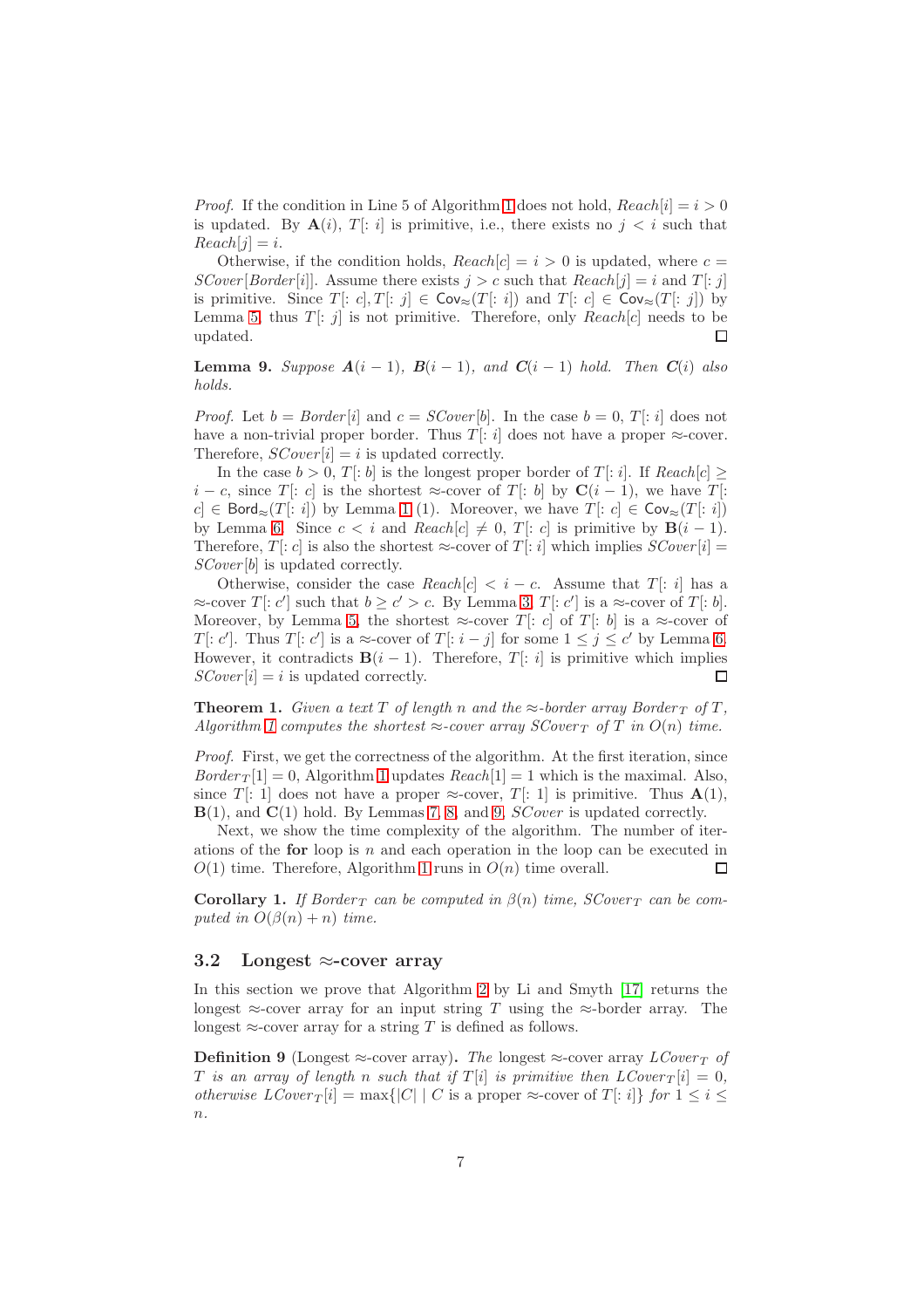Algorithm 2: Li and Smyth's algorithm computing the longest  $\approx$ -cover array

<span id="page-7-0"></span>1 let  $T$  be the input text of length  $n$ ;

2 let *Border* be the border array of  $T$ ; **3** let  $LCover[0] = -1$ ; 4  $Dead[i] \leftarrow$  **False**,  $LSeedChildren[i] \leftarrow 0$ ,  $LongestLSeed[i] \leftarrow i$  for  $0 \leq i \leq n$ ; 5 for  $1 \leq i \leq n$  do 6 if  $Dead[Border[i]] = True$  then 7 | LongestLSeed[Border[i]]  $\leftarrow$  LongestLSeed[LCover[Border[i]]]; 8  $LCover[i] \leftarrow LongestLSeed[Border[i]];$ 9 | LSeedChildren $[LCover[i]] \leftarrow LSeedChildren[LCover[i]] + 1;$ 10 if  $i > 1$  then 11  $c_1 \leftarrow i - Border[i];$ 12  $c_2 \leftarrow (i-1) - Border[i-1];$ 13 if  $c_1 \neq c_2$  then 14 **for** j from  $c_1 - 1$  downto  $c_2$  do  $\begin{array}{|c|c|c|c|c|}\n\hline\n\text{15} & & \text{} & \text{SetDead}(j); \n\end{array}$ 

#### <span id="page-7-2"></span>Algorithm 3:  $SetDead(i)$

1 if  $LSeedChildren[i] = 0$  and  $Dead[i] =$  False then 2 Dead[i]  $\leftarrow$  True;  $\textbf{s}$  | LSeedChildren[LCover[i]]  $\leftarrow$  LSeedChildren[LCover[i]]  $-1$ ; 4 SetDead( $LCover[i]$ );

Their algorithm involves auxiliary arrays of length  $n$  based on the notion of "live" prefixes. A prefix  $S$  of  $T$  is said to be *live* if  $T$  can be extended so that  $S$ will be a cover of TU for some  $U \in \Sigma^*$ . To compute the longest  $\approx$ -cover array efficiently, it is useful to maintain such "potential" covers. However, this paper takes an alternative notion on which the auxiliary arrays are based.

<span id="page-7-1"></span>**Definition 10** (left  $\approx$ -seed). For a string T of length n, a string S of length m and an  $SCER \approx$ , S is said to be a left  $\approx$ -seed of T if there exist k and l such that  $k \leq l \leq m$ ,  $S \in \text{Cov}_{\approx}(T : n - k)$  and  $S : l \approx T[n - l + 1]$ . We denote by LSeed≈(T) the set of all left ≈-seeds of T.

In other words, a left  $\approx$ -seed covers a prefix of T and the uncovered suffix is included in a bigger suffix of T which is  $\approx$ -equivalent to a prefix of S. It might first appear that to be live and to be a left  $\approx$ -seed are just equivalent. Indeed it is the case under the identity relation, but the latter property is properly weaker than the former under an SCER. Consider the order-isomorphism relation in Definition [3](#page-2-2) on  $\Sigma = \{a, b, c, d\}$  with  $a \prec b \prec c \prec d$ . Then  $S = acb$  is a left  $\approx$ -seed of  $T =$  adcbc, since  $S \overset{\text{op}}{\approx} T[:3]$  and  $S[:2] \overset{\text{op}}{\approx} T[4:]$ . However, S is not live with respect to T. For no character  $u \in \Sigma$ , we have  $S \stackrel{\text{op}}{\approx} (Tu)[4:6]$ , since  $u$  needs to be a character bigger than  $b$  and smaller than  $c$  to make  $S$  live. Although the calculation of the auxiliary arrays in the algorithm need not be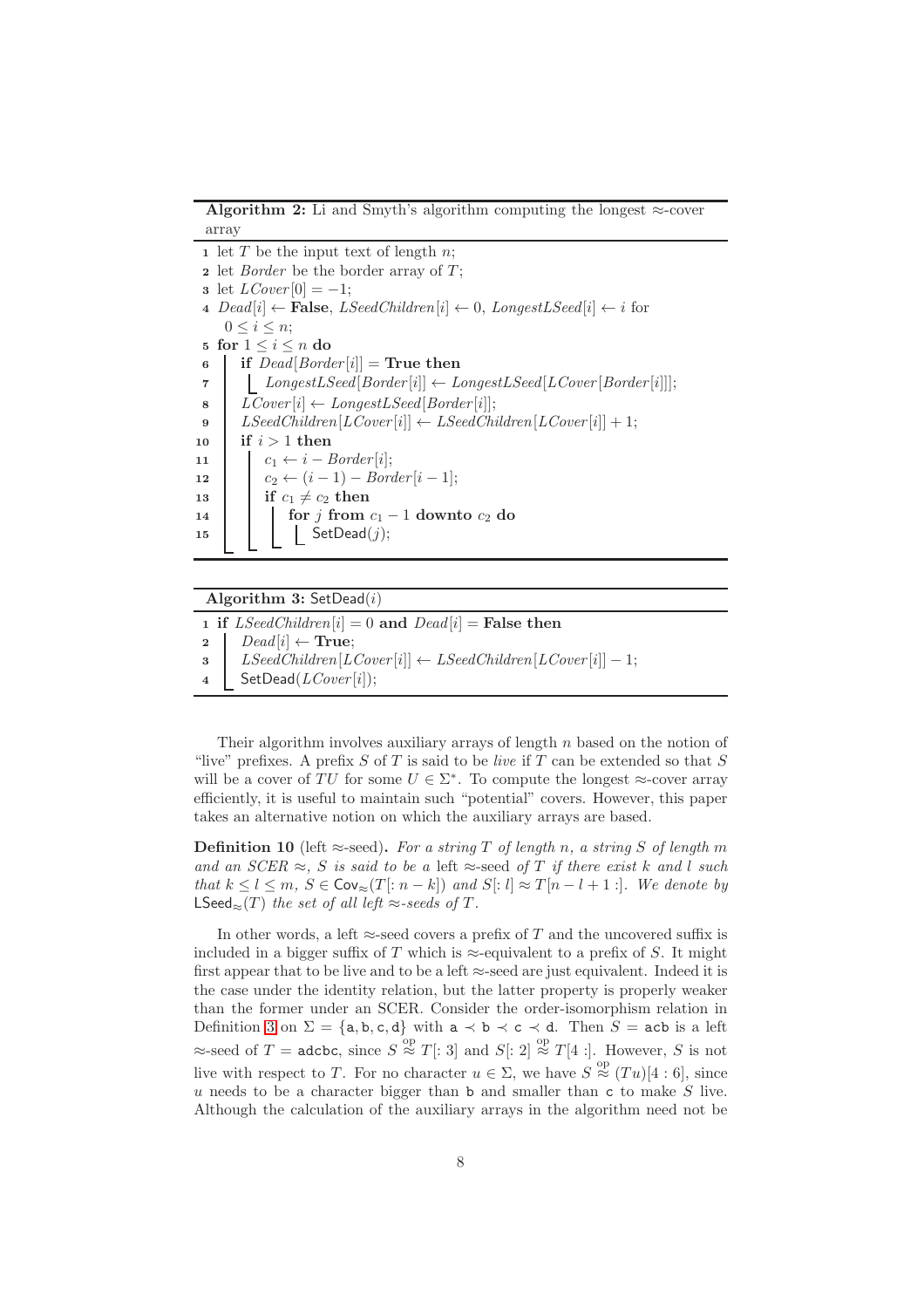altered due to the change of the mathematical definition of the array, we do need to give a new proof for the correctness of the algorithm under SCERs.

Now we show some properties of  $LCover_T$  and  $LSeed_{\approx}$  that can be used to calculate  $LCover_T$  efficiently. Let  $LCover_T^q[i] = LCover_T[LCover_T^{q-1}[i]]$  for  $q > 1$  and  $LCover_T[i] = LCover_T[i]$ . The following lemma shows that all covers of  $T$  can be find by accessing  $LCover_T$  recursively.

**Lemma 10.** A prefix  $T[:i]$  is a  $\approx$ -cover of  $T[:j]$  iff  $i = LCover^q_T[j]$  for some  $q \geq 1$ .

*Proof.*  $(\implies)$  If  $T[:i]$  is the longest  $\approx$ -cover of  $T[:j]$ , we have  $i = LCover_T[j] =$  $LCover_T^1[j]$  by the definition. Otherwise, if  $T[:i] \in \text{Cov}_{\approx}(T[:j'])$  for  $i \leq j' < j$ , there exists q for such that  $i = LCover_T^q[j']$ . Since  $LCover_T[j] < j$ , there exists q such that  $i = LCover_T[ICover_T[j]]$  by the assumption. We have  $i =$  $LCover_T^{q}[LCover_T[j]] = LCover_T^{q+1}[j]$  by the definition.

 $(\Leftarrow)$  If  $q = 1$ , then  $T$ :  $i \in \text{Cov}_{\approx}(T | : j]$  by the definition. Assume  $i =$  $LCover_T^q[j]$  for some  $q \geq 1$  and  $T[:i] \in \text{Cov}_{\approx}(T[:j])$ . Let  $i' = LCover_T^{q+1}[j] =$  $LCover_T[LCover_T^q[j]] = LCover[i]$ . By Definition [9,](#page-6-1)  $T[:i'] \in \text{Cov}_{\approx}(T[:i])$ . Therefore,  $T[:i'] \in \text{Cov}_{\approx}(T[:j])$  by Lemma [4.](#page-4-2) П

<span id="page-8-0"></span>The following lemma implies that if a left  $\approx$ -seed of T[: i] covers the longest proper  $\approx$ -border of T[: *i*], then it covers T[: *i*].

**Lemma 11.** For any  $1 \leq i \leq n$ , if  $T[:j] \in \textsf{LSeed}_{\approx}(T[:i])$ , we have  $T[:j] \in$  $\mathsf{Cov}_{\approx}(T[:i-k])$  for some  $0 \leq k \leq \min(j-1, Border_T[i]).$ 

*Proof.* Let  $b = Border_T[i]$ . Assume that  $T[:j]$  is a left  $\approx$ -seed of  $T[:i]$ . By Definition [10,](#page-7-1) there exists  $l'$  for  $k' \leq l' \leq j$  such that  $T[:j] \in \text{Cov}_{\approx}(T[:i-k'])$ and  $T[: l'] \approx T[i - l' + 1 : i]$ . Then,  $T[: l'] \in \mathsf{Bord}_{\approx}(T[: i])$  by Definition [5.](#page-2-0)

In the case  $j-1 < b$ , if  $k' \leq j-1$ , we have  $T[:j] \in Cov_{\approx}(T[:i-k'])$  for some  $0 \le k' \le \min(j-1, b)$ . Otherwise, since  $k' > j - 1$  and  $k' \le l' \le j$ , clearly  $k' = l' = j$ . Thus, we have  $T[:j] \in \text{Cov}_{\approx}(T[:i-j])$  and  $T[:j]$  is a proper  $\approx$ -border of T[: i] from  $j \leq b$ . Therefore, T[: j]  $\in \text{Cov}_{\approx}(T[:i])$  by Lemma [6.](#page-5-0)

Next, we consider the case  $j - 1 \geq b$ . If  $l' > b$ , we have  $l' = i$  since  $T[:l'] \in \mathsf{Bord}_{\approx}(T[:i])$ . Moreover, from  $\overline{l} = j = i$ , we have  $T[:j] \in \mathsf{Cov}_{\approx}(T[:i])$ . Otherwise  $k' \leq l' \leq b$ ,  $T[:j] \in \text{Cov}_{\approx}(T[:i-k'])$  for some  $0 \leq k' \leq \min(j - 1)$  $1, b$ ).  $\Box$ 

The following two lemmas are important properties to evaluate whether a prefix is a left  $\approx$ -seeds. The first lemma show the condition of trivial left  $\approx$ seed prefixes and the other shows the condition for remaining prefixes to be left ≈-seeds.

<span id="page-8-1"></span>Lemma 12. For any  $1 \leq i \leq n$ ,  $T[:i-k] \in \textsf{LSeed}_{\approx}(T[:i])$  for any  $0 \leq k \leq$  $Border_T[i]$ .

*Proof.* Let  $b = Border_T[i]$ . we have clearly  $T[: i - k] \in Cov_{\infty}(T[: i - k])$ . If  $b \leq i - k$ , since  $k \leq b \leq i - k$  and  $T[:b] \approx T[i - b + 1 : i]$  by Definition [5.](#page-2-0) We have  $T[: i - k] \in \mathsf{LSeed}_{\approx}(T[: i])$  by Definition [10.](#page-7-1)

Otherwise, let  $y_j = j(i - b)$  since  $T[: b] \approx T[i - b + 1 : i]$  by Definition [5,](#page-2-0)  $T[: i - k] \approx T[y_1 + 1 : y_1 + (i - k)]$  $T[: i - k] \approx T[y_1 + 1 : y_1 + (i - k)]$  $T[: i - k] \approx T[y_1 + 1 : y_1 + (i - k)]$  by Definition 1 and  $T[: i - k] \in \text{Bord}_{\approx}(T]$ :  $y_1 + (i - k)$ ) by Definition [5.](#page-2-0) Thus we have  $T[: i - k] \in \text{Cov}_{\approx}(T[: y_1 + (i - k)])$ by  $i - b \leq i - k$  and Lemma [6.](#page-5-0)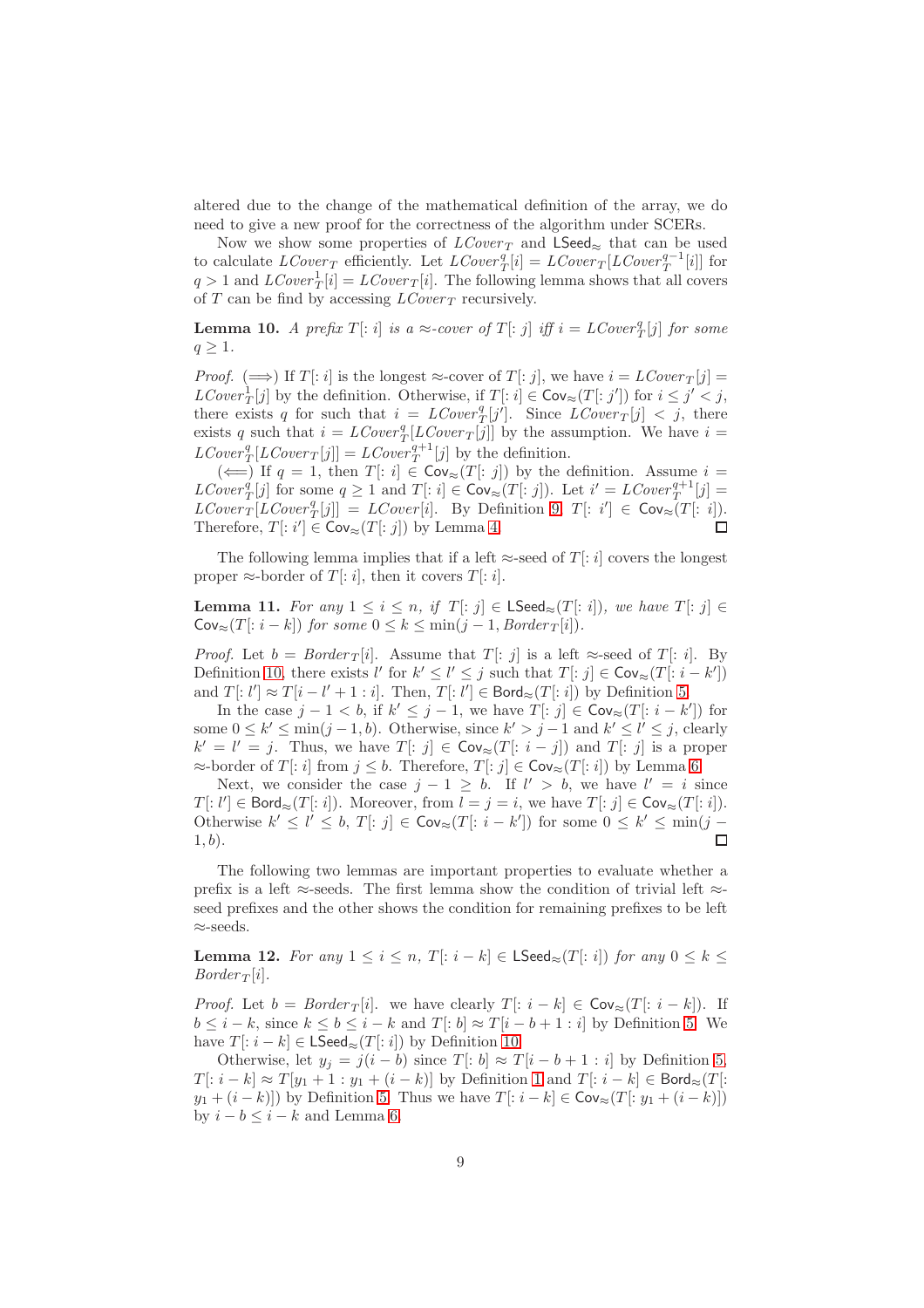Moreover,  $T[y_1 + 1 : y_1 + i - k] \approx T[y_2 + 1 : y_2 + (i - k)]$  by Definition [1,](#page-1-1) and  $T[: i - k] \in \mathsf{Bord}_{\approx}(T[: y_2 + (i - k)])$  by Definition [5.](#page-2-0) Thus we have  $T[: i - k] \in$  $Cov_{\approx}(T[:y_2+(i-k)])$  by  $i-b \leq i-k$  and Lemma [6.](#page-5-0) By the processing recursively, let m such that  $y_m + 1 \le b \le y_m + i - k$ , we get  $T[: i - k] \in \text{Cov}_{\approx}(T[: y_m + (i - k)])$ and  $T[y_m + 1 : b] \approx T[: b - y_m]$ . Therefore  $T[: i - k] \in \mathsf{LSeed}_{\approx}(T[: i])$  by Definition [10.](#page-7-1)  $\Box$ 

<span id="page-9-2"></span>**Lemma 13.** For any  $1 \leq i \leq n$ ,  $T[:j]$  for  $1 \leq j \leq i - Border_T[i]$  is not a left  $\approx$ -seed of T[: i] iff no left  $\approx$ -seed prefix T[: k] of T[: i] that be covered by T[: j] for any  $i < k \leq i$ .

*Proof.* ( $\implies$ ) We prove the contraposition. Assume there is a left  $\approx$ -seed prefix T[: k] of T[: i] that be covered by T[: j] for some  $j < k \leq i$ . By Definition [10,](#page-7-1) there exist k' and l such that  $k' \leq l \leq k$ ,  $T[:k] \in \text{Cov}_{\approx}(T[:i-k'])$  and  $T[:l] \approx T[i-l+1:i]$ . Thus we have  $T[:j] \in \mathsf{Cov}_{\approx}(T[:i-k'])$  by Lemma [4.](#page-4-2) Since  $T[: l] \approx T[i-l+1 : i], T[: j] \in \mathsf{LSeed}_{\approx}(T[: l]) \text{ and } T[: j] \in \mathsf{LSeed}_{\approx}(T[i-l+1 : i]).$ Therefore, we get  $T[:l] \in \mathsf{LSeed}_{\approx}(T[:i])$  by Definition [10.](#page-7-1)

(←) We show the contraposition. Assume  $T$ : j for  $1 \leq j \leq i - b$  is a left ≈-seed of T[: i], where  $b = Border_T[i]$ . By Definition [10,](#page-7-1) there exist  $k' \leq l \leq j$  such that  $T[:j] \in \text{Cov}_{\approx}(T[:i-k'])$  and  $T[:l] \approx T[i-l+1:i]$ . Since  $T[:i-k'] \in \text{Cov}_{\approx}(T[:i-k'])$ ,  $T[:i-k']$  is a left  $\approx$ -seed of  $T[:i]$ .

If  $b < l \le j$ ,  $T[:l] \in \text{Bord}_{\approx}(T[:i])$ , which implies  $T[:b]$  is not the longest proper  $\approx$ -border of T[: i]. This makes a contradiction, Thus we have  $l \leq b$ . Moreover, from  $k' \leq l \leq b$  and  $j < i - b \leq i - k'$ , Therefore, there exists a left  $\approx$ -seed prefix  $T[: i - k']$  of  $T[: i]$  that is covered by  $T[: j]$  for  $j < i - k' \leq i$ .

<span id="page-9-1"></span>Next, we introduce a function  $\mathsf{LongestLSeed}_T(j,i)$  that will be used to show the correctness of Algorithm [2](#page-7-0) later.

**Definition 11** (LongestLSeed $_T(j, i)$ ). For a string T, define

LongestLSeed $_T(j, i) = \max(\{l \mid T[:l] \in \mathsf{LSeed}_{\approx}(T[:i]), T[:l] \in \mathsf{Cov}_{\approx}(T[:j]), 1 \leq l \leq j\} \cup \{0\}).$ 

In other words,  $\mathsf{LongestLSeed}_T(j,i)$  is the longest  $\approx$ -cover  $C$  of  $T[:j]$  such that C is also a left  $\approx$ -seed of T[: *i*].

The next lemma shows the recursive property of the function  ${\sf LongestLSeed}_T.$ In Algorithm [2,](#page-7-0) we use this property to update an array LongestLSeed noted below.

<span id="page-9-0"></span>**Lemma 14.** For any  $1 \leq i \leq n$ , let  $B = T$ : b) be the longest proper  $\approx$ border of T[: i]. If B is not a left  $\approx$ -seed of T[: i - 1], LongestLSeed $_T(b, i)$  = LongestLSeed $_T(m, i - 1)$ , where  $m$  is the length of the longest proper  $\approx$ -cover of *B.* Otherwise,  $\mathsf{LongestLSeed}_{T}(b,i) = \mathsf{LongestLSeed}_{T}(b,i-1).$ 

*Proof.* Consider B is a left ≈-seed of T[: i - 1]. By Lemma [11,](#page-8-0)  $B \in \text{Cov}_{\approx}(T)$ :  $i - k - 1$ ) for some  $0 \le k \le b - 1$ . Therefore, by Lemma [6,](#page-5-0)  $B \in \text{Cov}_{\approx}(T[:i])$ which implies B is a left  $\approx$ -seed of T[: *i*].

Next, consider B is not a left  $\approx$ -seed of T[:  $i-1$ ]. Let  $m' =$  LongestLSeed $_T(m, i-1)$ 1) and  $C' = T[:m']$ . By Lemma [4](#page-4-2) and Definition [7,](#page-3-3)  $C' \in \text{Bord}_{\approx}(T[:i])$ . Since  $C'$  is a left ≈-seed of T[:  $i-1$ ],  $C \in \text{Cov}_{\approx}(T[:i-k-1])$  for some  $0 \leq k \leq m'-1$ by Lemma [11.](#page-8-0) Therefore, by Lemma [6,](#page-5-0)  $C' \in \text{Cov}_{\approx}(T[i: i])$  which implies  $C'$  is a left  $\approx$ -seed of T[: *i*].  $\Box$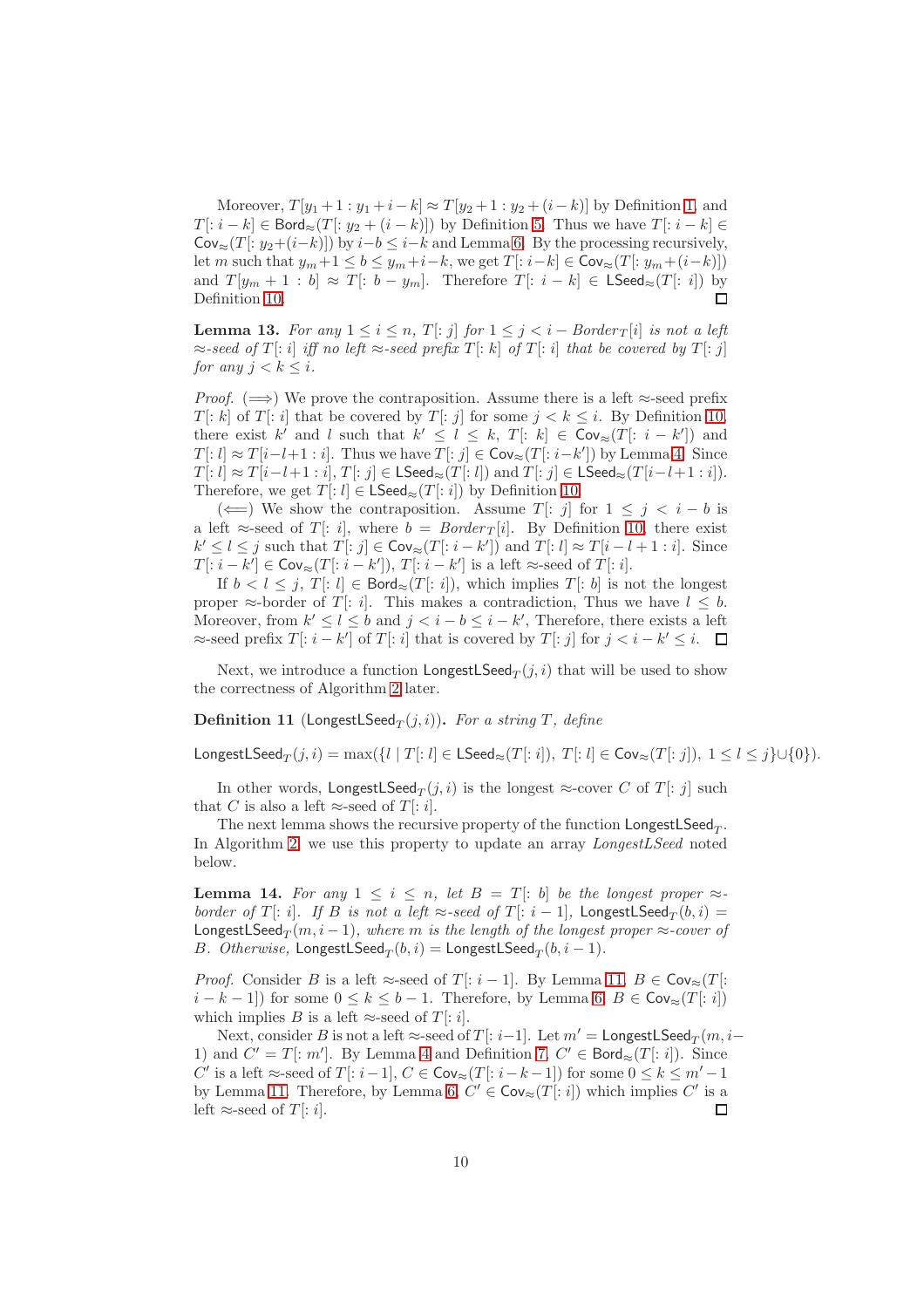We state the final lemma to compute the longest  $\approx$ -cover, which shows the longest  $\approx$ -cover of T[: i] is the longest left  $\approx$ -seed of the longest proper  $\approx$ -border of  $T[:i]$ .

<span id="page-10-0"></span>**Lemma 15.** For any  $1 \leq i \leq n$ ,  $LCover_T[i] =$  LongestLSeed $_T(b, i)$ , where b is the length of the longest proper  $\approx$ -border of T[: i].

*Proof.* Let  $l =$  LongestLSeed $_T(b, i)$ .  $T[: l] \in Cov_{\approx}(T[: i])$  from the proof of Lemma [14,](#page-9-0) so we show  $T[:l]$  is the longest proper  $\approx$ -cover of  $T[:i]$ . Assume there exists  $l < m$  such that  $T$ : m is a proper  $\approx$ -cover of  $T$ : i. Clearly T: m is a left  $\approx$ -seed of T: i, and T: m  $\in \text{Cov}_{\approx}(T : b)$  by Lemma [3,](#page-3-4) thus  $m =$  Longest LSeed $_T(b, i)$  by Definition [11.](#page-9-1) This makes a contradiction. Therefore,  $T[:l]$  is the longest proper  $\approx$ -cover of  $T[:i]$ .  $\Box$ 

Algorithm [2](#page-7-0) computes the longest  $\approx$ -cover array of T. We use three additional arrays, Dead, LSeedChildren, and LongestLSeed. The algorithm maintains them so that in the end of  $i$ -th iteration they satisfy the following invariants.

- 1. Dead[0] = 0 and for  $1 \leq j \leq i$ , Dead[j] = **True** iff  $T[:j]$  is not a left  $\approx$ -seed of T[: *i*].
- 2. LSeedChildren[j] =  $|\{k \mid T | : k\}$  is a left ≈-seed of T[: i] such that  $j =$  $LCover_T[k], 1 \leq k \leq i\}$
- 3. For  $j \leq Border_T[i]$ ,  $LongestLSeed[j] = \text{LongestLSeed}_T(j,i)$ .

Li and Smyth describe that  $LongestLSeed[j] =$  LongestLSeed $_T(j,i)$  holds for not only  $j \leq Border_T[i]$ , but  $j \leq i$  in [\[17\]](#page-12-6), however they do not explain its correctness. We give a counterexample to their property. Let  $T =$  abaabc on  $\Sigma = \{a, b, c\}$  under the identity relation. In the end of sixth iteration of their algorithm, LongestLSeed =  $[0, 0, 3, 4, 5, 0]$  and Dead =  $[T, T, T, T, T, F]$ , where  $T =$ **True** and  $F =$  False. It does not hold  $LongestLSeed[j] =$  LongestLSeed $_T(j, i)$ for  $i \leq i$ , i.e., LongestLSeed = [0, 0, 0, 0, 0, 6].

**Theorem 2.** Given a text T of length n and the  $\approx$ -border array Border  $_T$  of T, Algorithm [2](#page-7-0) computes the longest  $\approx$ -cover array LCover T of T in  $O(n)$  time.

Proof. First, we prove the correctness of the algorithm by induction. In the end of the first iteration, we know  $Border[1] = 0$ ,  $Dead[1] = \textbf{False}$  by the initialization. Since T[: 1] has no proper  $\approx$ -covers,  $LCover[1] = 0$  and  $LSeedChildren[0] =$ 1 are updated clearly by Definition [9.](#page-6-1) Also,  $Longest LSeed[0] = 0$  is updated clearly by Definition [11.](#page-9-1) Since a left  $\approx$ -seed of T[: 1] is only T[: 1], Dead is updated clearly.

Assume that at the end of the  $(i-1)$ -th iteration, Dead, LSeedChildren, and LongestLSeed hold the above properties and  $LCover[: i-1]$  is updated correctly. Let  $b_i = Border[i], m = LCover[Border[i]], c_1 = i - b_i$  and  $c_2 = (i - 1) - b_{i-1}$ . We show *LongestLSeed* and *LCover* is updated correctly in Lines 7–10. In the case  $Dead[b_i] = \text{True}$ , since  $T[:m]$  is a proper  $\approx$ -border of  $T[:i]$  and  $m < b_i \leq$  $b_{i-1} + 1$  by Lemma [2,](#page-2-3) we have  $LongestLSeed[m] =$  LongestLSeed $_T(m, i - 1)$ . Moreover, we have  $LongestLSeed[b_i] = \mathsf{LongestLSeed}_T(b_i, i) = LongestLSeed[m]$ by Lemma [14.](#page-9-0) Otherwise, if  $Dead[b_i] =$  False, since LongestLSeed $_T(b_i, i (1)$  =  $LongestLSeed[b_i]$ , we have  $LongestLSeed[b_i]$  =  $LongestLSeed_T(b_i, i)$  by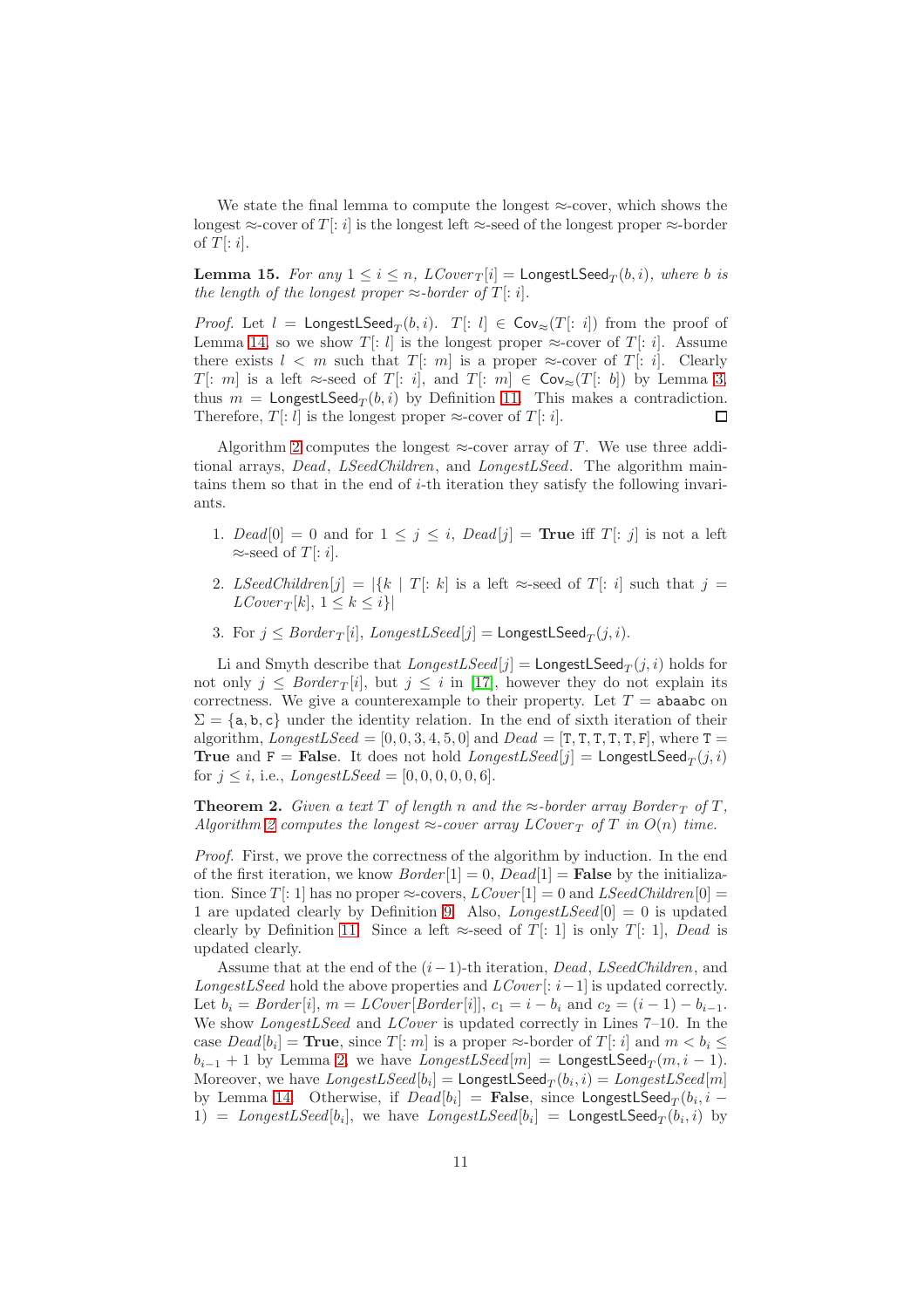Lemma [14.](#page-9-0) Thus  $LongestLSeed[b_i]$  is updated correctly and  $LCover[i] = LongestLSeed[b_i]$ is also updated correctly by Lemma [15.](#page-10-0)

Next, we show that  $LongestLSeed[m']$  for  $m' < b_i$  does not need to be updated. Let  $l = LongestLSeed[m'] = LongestLSeed_T(m', i - 1) \neq 0$ . Clearly  $T[:l] \in \textsf{LSeed}_{\approx}(T[:i-1]),$  thus there exists  $k' \leq l$  such that  $T[:l] \in \textsf{Cov}_{\approx}(T[:l])$  $(i-1) - k'$ ]). Since  $b_i \leq i-1$ , we have  $T[:l] \in \mathsf{LSeed}_{\approx}(T[:b_i])$  and  $T[:l] \in$ LSeed≈(T[i−b<sub>i</sub>+1 :]). Therefore, we get T[: l] ∈ LSeed≈(T[: i]) by Definition [10.](#page-7-1)

Next, we show that *Dead* is updated correctly in Lines 11–15. For any prefix  $T[:j]$   $(j \leq i)$ , clearly  $T[:j] \in \mathsf{LSeed}_{\approx}(T[:i])$  implies  $T[:j] \in \mathsf{LSeed}_{\approx}(T[:i-1])$ . Thus if  $Dead[j]$  = True after the  $(i - 1)$ -th iteration,  $Dead[j]$  = True is also correct after the *i*-th iteration. For  $j, c_1 \leq j \leq i$ , clearly  $T[:j] \in \mathsf{LSeed}_{\approx}(T[:i])$ by Lemma [12.](#page-8-1) For  $j, j \leq c_1-1$  we should check whether  $T[:j]$  is a left  $\approx$ -seed of  $T[:i]$ . We check them directly for  $c_2 \leq j < c_1$  by Lemma [13](#page-9-2) and by recursion for  $j < c_2$ . Therefore, *Dead* is updated correctly by the recursive function SetDead.

Last, we show *LSeedChildren* is updated correctly in the algorithm. Since T[: i] is clearly a left  $\approx$ -seed of T[: i] and T[: LCover [i]] is the longest  $\approx$ -cover of  $T[i]$  by the above proof of *LCover*, *LSeedChildren* [*LCover* [*i*]] is updated correctly in Line 11 in Algorithm [2.](#page-7-0) Also, since a prefix which holds the condition of Line 1 in Algorithm [3](#page-7-2) will no longer be left  $\approx$ -seed by the above proof of  $LCover, LSeedChildren[LCover[i]]$  is updated correctly in Line 3 in Algorithm [3.](#page-7-2) Therefore, the algorithm computes the longest  $\approx$ -cover array  $LCover_T$  of T correctly.

Next, we show the time complexity of the algorithm. The number of iterations of the outer for loop is  $n$ , and each operation to update can be executed in  $O(1)$  time. Moreover the number of iterations of the inner for loop is  $n - Border[n]$  in total, since  $Border_T[i-1] + 1 \geq Border_T[i] + 1$  for any  $1 < i \leq n$  by Lemma [2,](#page-2-3) and all operations in the loops can be executed in  $O(n)$ time. Therefore, Algorithm [2](#page-7-0) runs in  $O(n)$  time overall.  $\Box$ 

**Corollary 2.** Suppose Border  $T$  can be computed in  $\beta(n)$ . LCover  $T$  can be computed in  $O(\beta(n) + n)$  time.

### <span id="page-11-3"></span>References

- [1] Amir, A., Aumann, Y., Lewenstein, M., Porat, E.: Function Matching. Society for Industrial and Applied Mathematics 35(5), 1007–1022 (2006). https://doi.org/10.1137/S0097539702424496
- <span id="page-11-1"></span>[2] Amir, A., Farach, M., Muthukrishnan, S.: Alphabet dependence in parameterized matching. Information Processing Letters 49(3), 111–115 (1994). https://doi.org/10.1016/0020-0190(94)90086-8
- <span id="page-11-2"></span>[3] Antoniou, P., Crochemore, M., Iliopoulos, C., Jayasekera, I., Landau, G.: Conservative string covering of indeterminate strings. In: Prague Stringology Conference 2008. pp. 108–115 (2008)
- <span id="page-11-0"></span>[4] Apostolico, A., Ehrenfeucht, A.: Efficient detection of quasiperiodicities in strings. Theoretical Computer Science 119(2), 247–265 (1993). https://doi.org/10.1016/0304-3975(93)90159-Q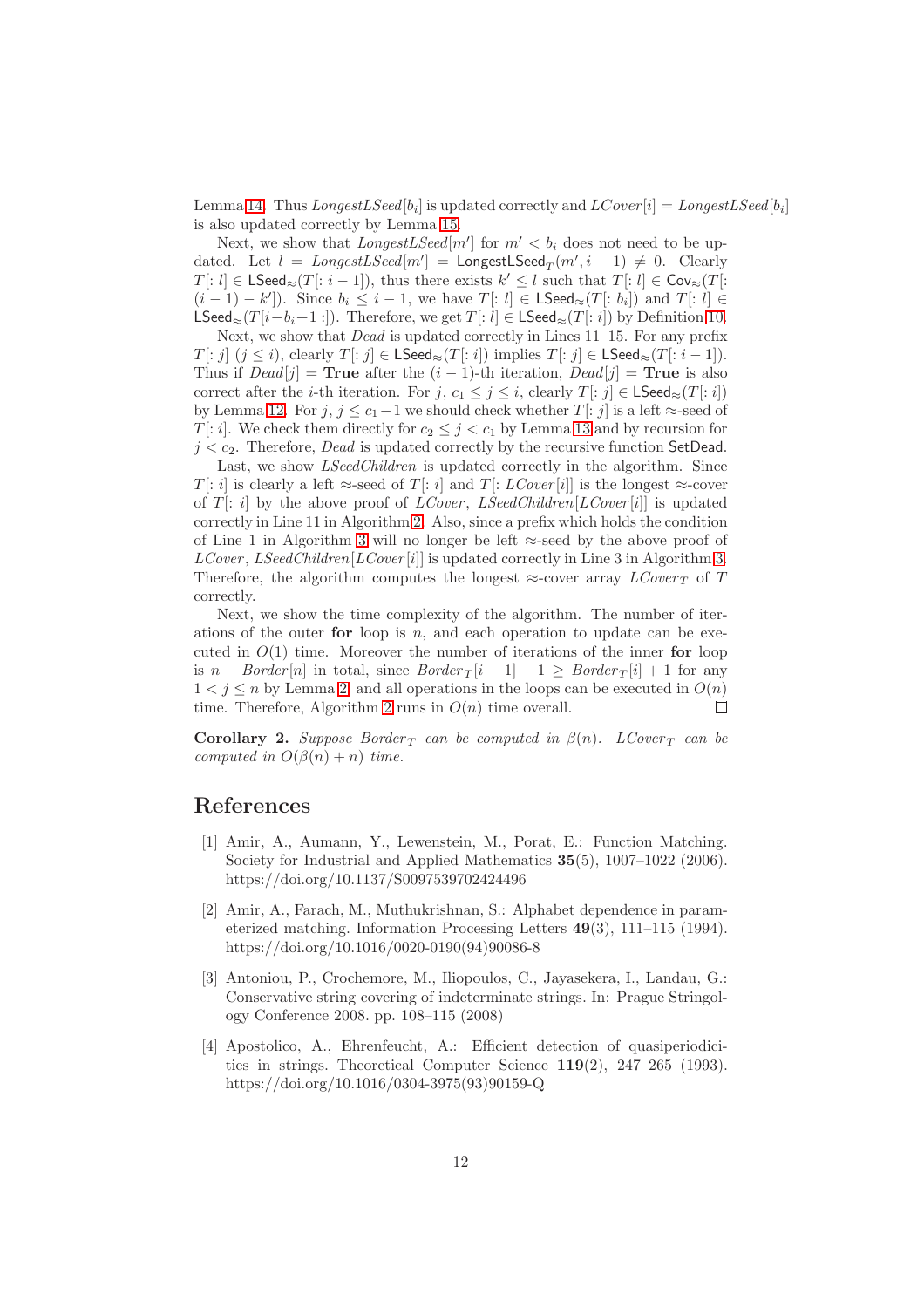- <span id="page-12-3"></span>[5] Apostolico, A., Farach, M., Iliopoulos, C.S.: Optimal superprimitivity testing for strings. Information Processing Letters 39(1), 17–20 (1991). https://doi.org/10.1016/0020-0190(91)90056-N
- <span id="page-12-1"></span>[6] Apostolico, A., Giancarlo, R.: Periodicity and repetitions in parameterized strings. Discrete Applied Mathematics 156(9), 1389–1398 (2008). https://doi.org/10.1016/j.dam.2006.11.017
- <span id="page-12-12"></span>[7] Baker, B.S.: Parameterized Pattern Matching: Algorithms and Applications. Journal of Computer and System Sciences 52(1), 28–42 (1996). https://doi.org/10.1006/jcss.1996.0003
- <span id="page-12-4"></span>[8] Breslauer, D.: An on-line string superprimitivity test. Information Processing Letters 44(6), 345–347 (1992). https://doi.org/10.1016/0020- 0190(92)90111-8
- <span id="page-12-2"></span>[9] Brodal, G.S., Pedersen, C.N.S.: Finding Maximal Quasiperiodicities in Strings. In: CPM 2000. pp. 397–411 (2000). https://doi.org/10.1007/3- 540-45123-4 33
- <span id="page-12-0"></span>[10] Crochemore, M., Rytter, W.: Jewels of Stringology. World Scientific Publishing Co. Pte. Ltd. (2002). https://doi.org/10.1142/9789812778222
- <span id="page-12-9"></span>[11] Diptarama, Ueki, Y., Narisawa, K., Shinohara, A.: KMP Based Pattern Matching Algorithms for Multi-Track Strings. In: Proceedings of Student Research Forum Papers and Posters at SOFSEM2016. pp. 100–107 (2016)
- <span id="page-12-10"></span>[12] Hendrian, D., Ueki, Y., Narisawa, K., Yoshinaka, R., Shinohara, A.: Permuted Pattern Matching Algorithms on Multi-Track Strings. Algorithms 12(4), 73:1–20 (2019). https://doi.org/10.3390/a12040073
- <span id="page-12-13"></span>[13] Katsura, T., Narisawa, K., Shinohara, A., Bannai, H., Inenaga, S.: Permuted Pattern Matching on Multi-track Strings. In: SOFSEM 2013: Theory and Practice of Computer Science. pp. 280–291 (2013). https://doi.org/10.1007/978-3-642-35843-2 25
- <span id="page-12-7"></span>[14] Kim, J., Eades, P., Fleischer, R., Hong, S.H., Iliopoulos, C.S., Park, K., Puglisi, S.J., Tokuyama, T.: Order-preserving matching. Theoretical Computer Science 525, 68–79 (2014). https://doi.org/10.1016/j.tcs.2013.10.006
- <span id="page-12-5"></span>[15] Knuth, D.E., Morris, Jr., J.H., Pratt, V.R.: Fast Pattern Matching in Strings. SIAM Journal on Computing 6(2), 323–350 (1977)
- <span id="page-12-8"></span>[16] Kubica, M., Kulczyński, T., Radoszewski, J., Rytter, W., Waleń, T.: A linear time algorithm for consecutive permutation pattern matching. Information Processing Letters 113(12), 430–433 (2013). https://doi.org/10.1016/j.ipl.2013.03.015
- <span id="page-12-6"></span>[17] Li, Y., Smyth, W.F.: Computing the Cover Array in Linear Time. Algorithmica 32(1), 95–106 (2002). https://doi.org/10.1007/s00453-001-0062-2
- <span id="page-12-11"></span>[18] Matsuoka, Y., Aoki, T., Inenaga, S., Bannai, H., Takeda, M.: Generalized pattern matching and periodicity under substring consistent equivalence relations. Theoretical Computer Science 656, 225–233 (2016). https://doi.org/10.1016/j.tcs.2016.02.017